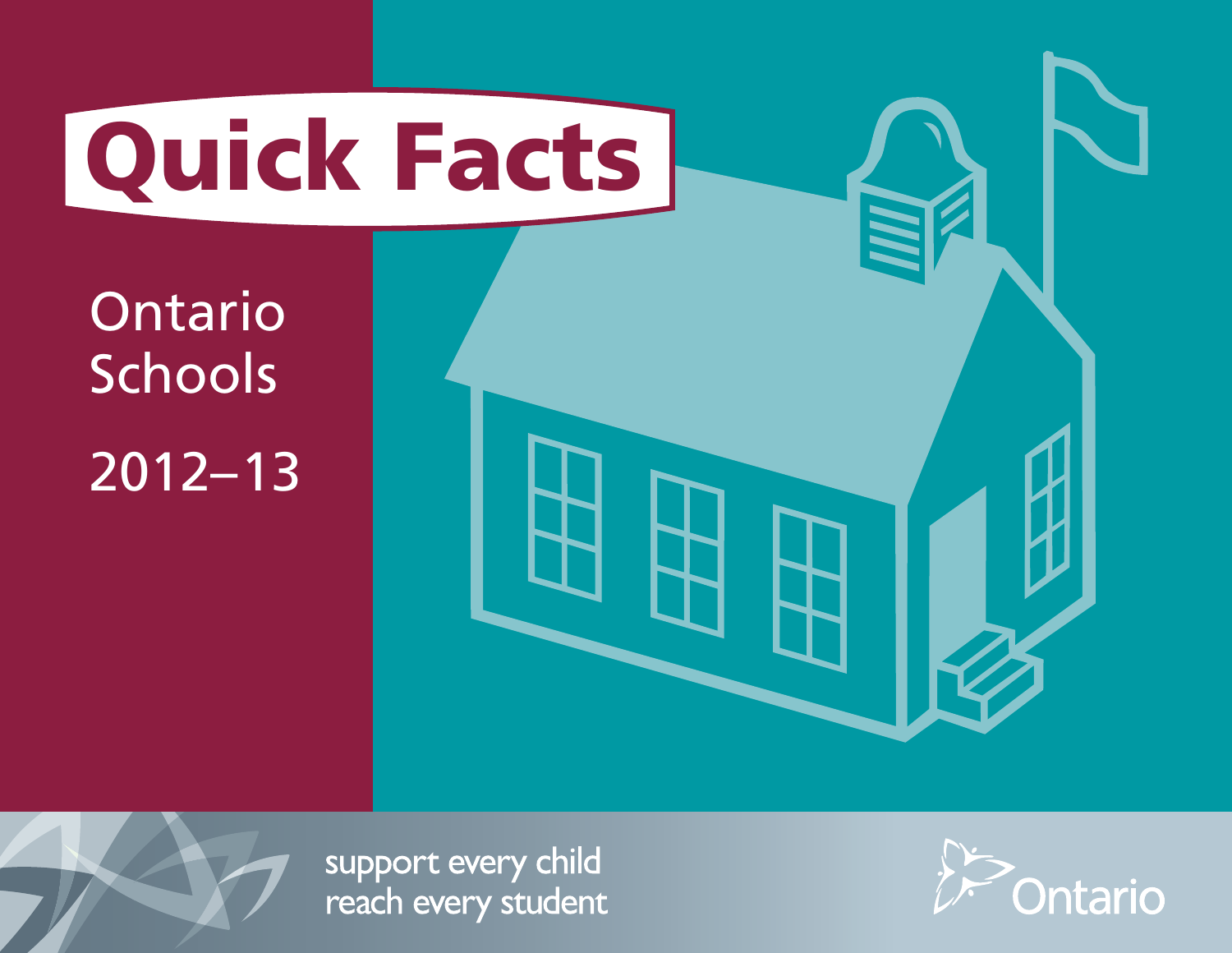The following information about Ontario's publicly funded elementary and secondary schools is based on data reported by schools, school boards, and school authorities. Unless otherwise specified, data for hospital programs and Provincial Schools; care, treatment, and correctional facilities; continuing education; and private schools is not included.

Owing to a change in data collection methods, data for 2006–07 and subsequent years is not strictly comparable to data for years prior to 2006–07.

| <b>Elementary</b> | <b>Secondary</b> | <b>Total</b> |
|-------------------|------------------|--------------|
|                   |                  |              |
| 474 133           | 244 086          | 718 219      |
| 448 608           | 221 279          | 669 887      |
| 922 741           | 465 365          | 1 388 106    |
|                   |                  |              |
| 215 421           | 111 210          | 326 631      |
| 208 436           | 108 022          | 316 458      |
| 423 857           | 219 232          | 643 089      |
|                   |                  |              |
| 689 554           | 355 296          | 1 044 850    |
| 657 044           | 329 301          | 986 345      |
| 1 346 598         | 684 597          | 2 031 195    |
|                   |                  |              |

#### Enrolment, 2012–13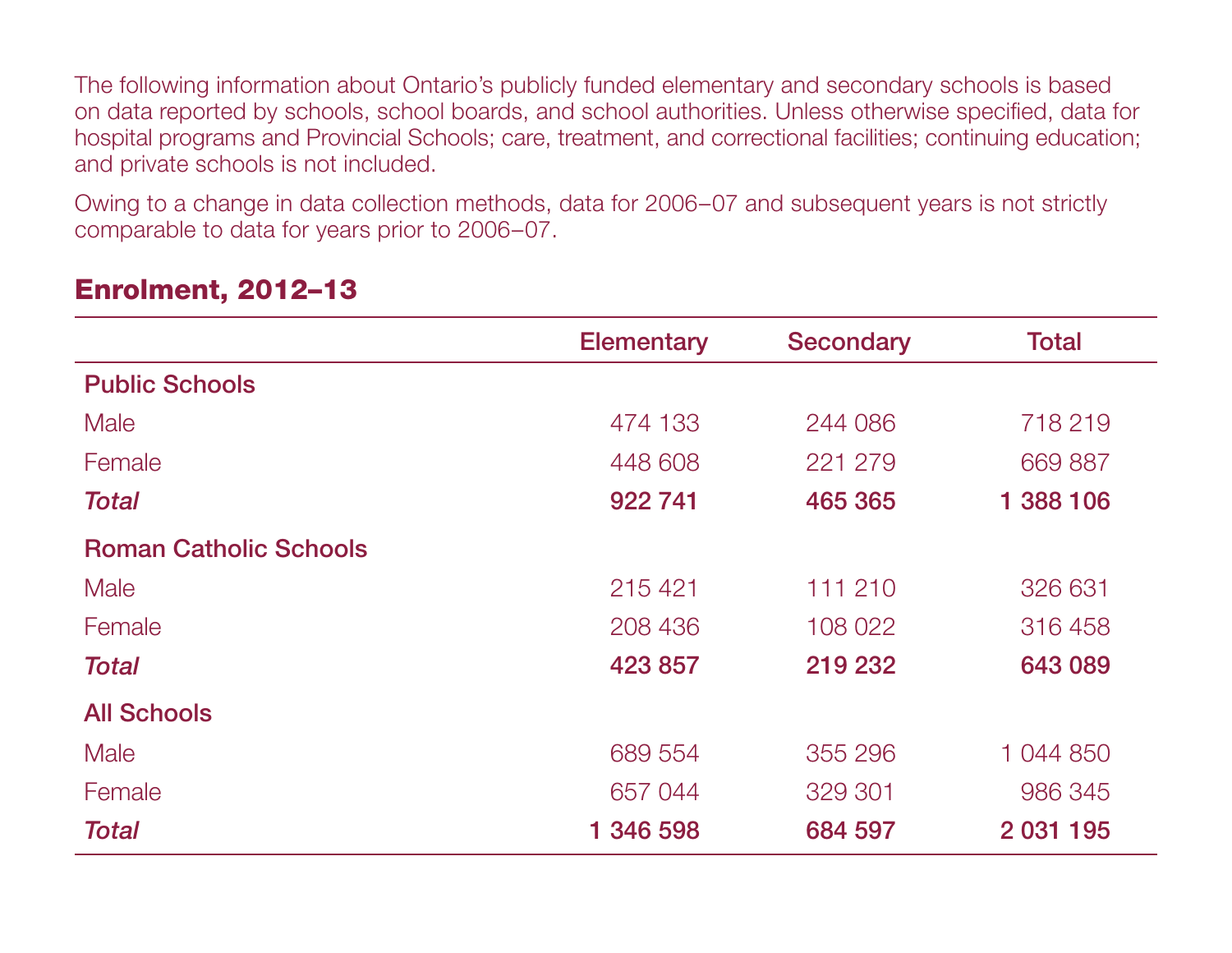# Number of Schools, 2002–03 and 2008–09 to 2012–13

|                                 | 2002-03 | 2008-09 | $2009 - 10$ | $2010 - 11$ | $2011 - 12$ | $2012 - 13$ |
|---------------------------------|---------|---------|-------------|-------------|-------------|-------------|
| <b>Elementary</b>               |         |         |             |             |             |             |
| <b>Public</b>                   | 2 5 8 8 | 2629    | 2624        | 2611        | 2 5 9 6     | 2 5 9 6     |
| Roman Catholic                  | 1 383   | 1 405   | 1 3 9 6     | 1 3 9 3     | 1 3 9 2     | 1 3 8 2     |
| <b>Total</b>                    | 3 9 7 1 | 4 0 34  | 4 0 2 0     | 4 0 0 4     | 3988        | 3978        |
| <b>Secondary</b>                |         |         |             |             |             |             |
| Public                          | 606     | 642     | 644         | 640         | 642         | 643         |
| Roman Catholic                  | 242     | 259     | 267         | 269         | 269         | 270         |
| <b>Total</b>                    | 848     | 901     | 911         | 909         | 911         | 913         |
| <b>Elementary and Secondary</b> |         |         |             |             |             |             |
| Public                          | 3 1 9 4 | 3 2 7 1 | 3 2 6 8     | 3 2 5 1     | 3 2 3 8     | 3 2 3 9     |
| <b>Roman Catholic</b>           | 1 625   | 1 664   | 1 663       | 1 662       | 1 661       | 1 652       |
| <b>Total</b>                    | 4819    | 4 9 3 5 | 4 9 31      | 4913        | 4899        | 4 8 91      |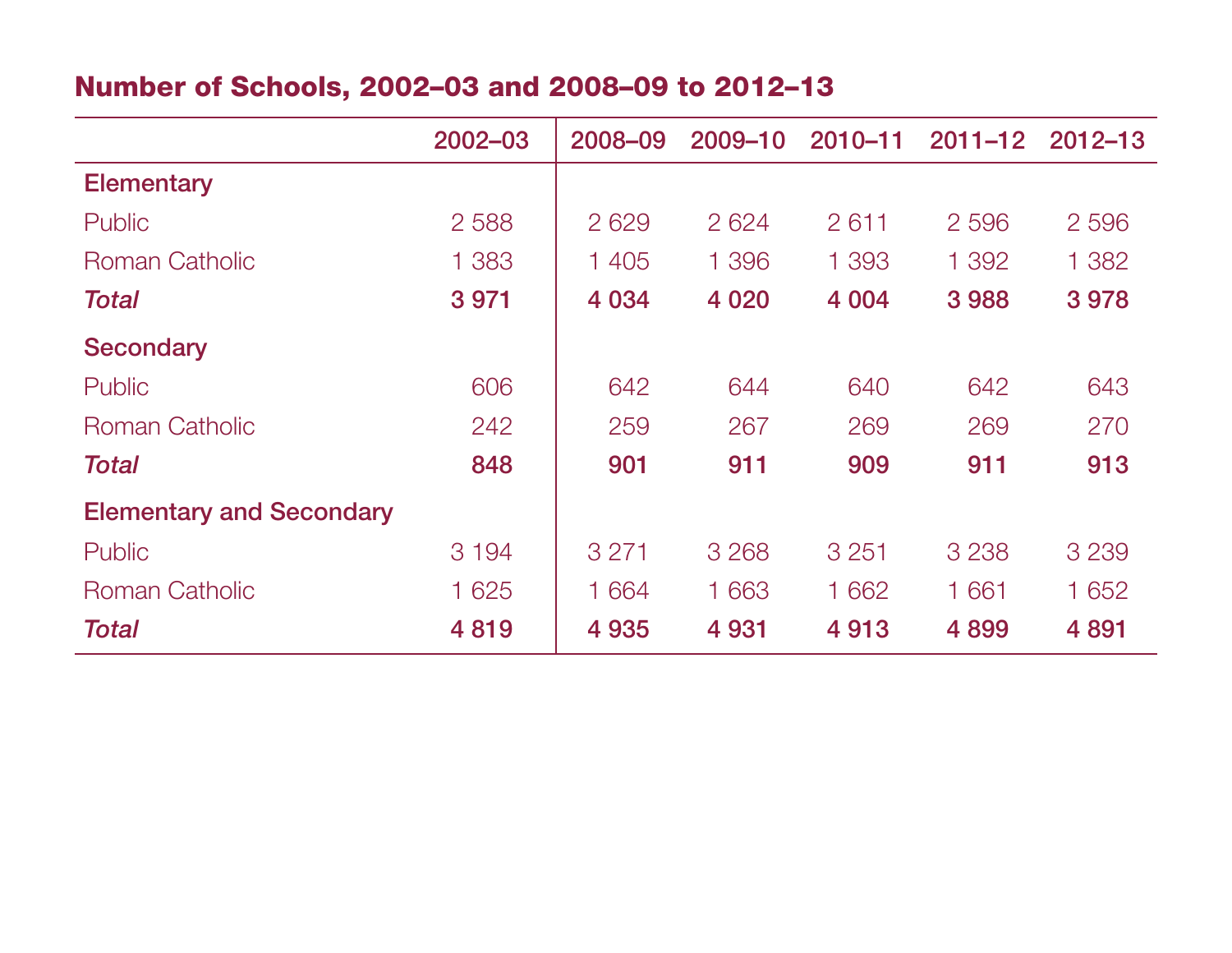# Enrolment by Grade in Elementary Schools, 2012–13

|                |                       | <b>Roman Catholic</b> |              |
|----------------|-----------------------|-----------------------|--------------|
| Grade          | <b>Public Schools</b> | <b>Schools</b>        | <b>Total</b> |
| <b>JK</b>      | 87 379                | 38 968                | 126 347      |
| K              | 92 766                | 40 386                | 133 152      |
|                | 93 991                | 41 529                | 135 520      |
| $\overline{2}$ | 92 334                | 41 892                | 134 226      |
| 3              | 92 613                | 42 139                | 134 752      |
| $\overline{4}$ | 92 108                | 42 3 87               | 134 495      |
| 5              | 90 734                | 42 446                | 133 180      |
| 6              | 93 390                | 44 549                | 137 939      |
| 7              | 92 414                | 43 7 53               | 136 167      |
| 8              | 95 012                | 45 808                | 140 820      |
| <b>Total</b>   | 922 741               | 423 857               | 1 346 598    |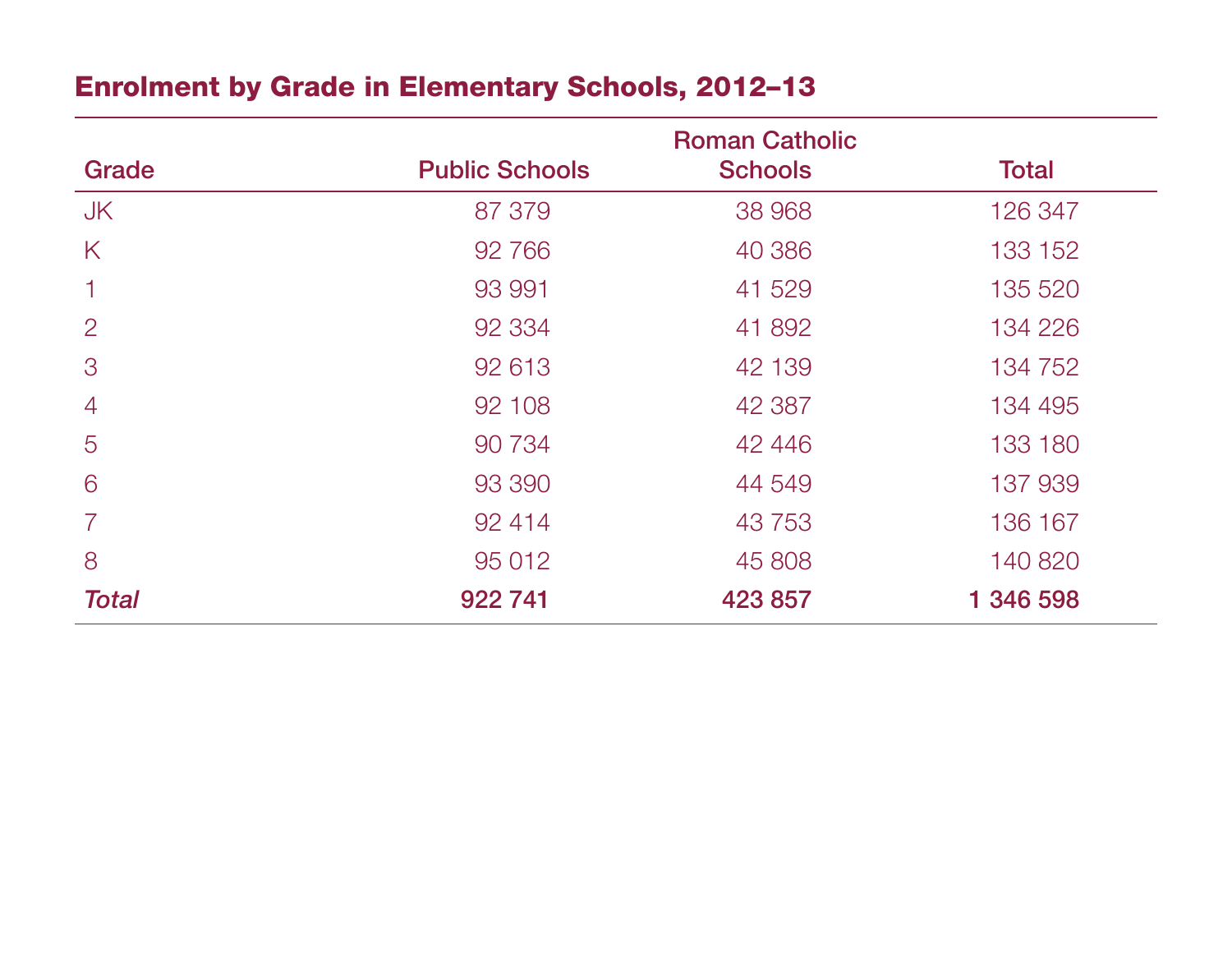# Enrolment by Grade in Secondary Schools, 2012–13

|                      |                       | <b>Roman Catholic</b> |         |
|----------------------|-----------------------|-----------------------|---------|
| Grade                | <b>Public Schools</b> | <b>Schools</b>        | Total   |
| Grade 9 <sup>*</sup> | 100 856               | 49 341                | 150 197 |
| Grade 10             | 103 040               | 50 318                | 153 358 |
| Grade 11             | 108 061               | 51 849                | 159 910 |
| Grade 12             | 153 408               | 67 724                | 221 132 |
| <b>Total</b>         | 465 365               | 219 232               | 684 597 |

\* Includes students designated as "Pre-Grade 9".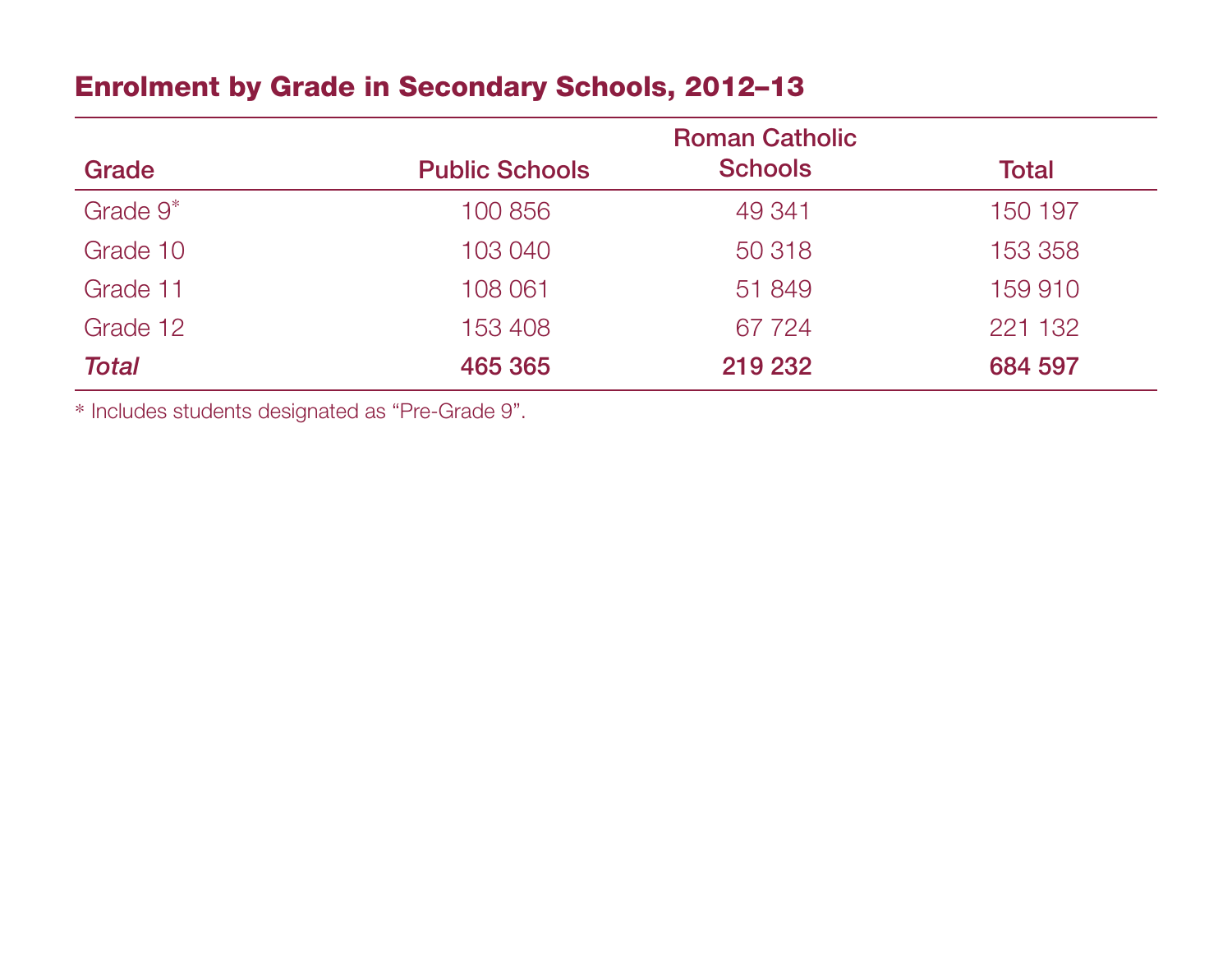# Elementary and Secondary School Enrolment, 2002–03 and 2008–09 to 2012–13

|                         | 2002-03   | 2008-09   | 2009-10     | $2010 - 11$  | $2011 - 12$ | $2012 - 13$ |
|-------------------------|-----------|-----------|-------------|--------------|-------------|-------------|
| <b>Elementary</b>       |           |           |             |              |             |             |
| Public                  | 974 854   | 917 536   | 911 605     | 912 930      | 918 341     | 922 741     |
| Roman Catholic          | 476 287   | 437 904   | 431 698     | 427 590      | 425 275     | 423 857     |
| <b>Total</b>            | 1 451 141 | 1 355 440 | 1 343 303   | 340 520<br>1 | 1 343 616   | 1 346 598   |
| <b>Secondary</b>        |           |           |             |              |             |             |
| Public                  | 505 508   | 490 872   | 490 393     | 484 995      | 476 244     | 465 365     |
| <b>Roman Catholic</b>   | 208 291   | 224 424   | 227 694     | 226 350      | 223 257     | 219 232     |
| <b>Total</b>            | 713799    | 715 296   | 718 087     | 711 345      | 699 501     | 684 597     |
| <b>Total</b>            |           |           |             |              |             |             |
| <b>Public</b>           | 1 480 362 | 1 408 408 | 1401<br>998 | 397 925      | 1 394 585   | 1 388 106   |
| Roman Catholic          | 684 578   | 662 328   | 659 392     | 653 940      | 648 532     | 643 089     |
| <b>Provincial Total</b> | 2 164 940 | 2 070 736 | 2 061 390   | 2 051 865    | 2 043 117   | 2 031 195   |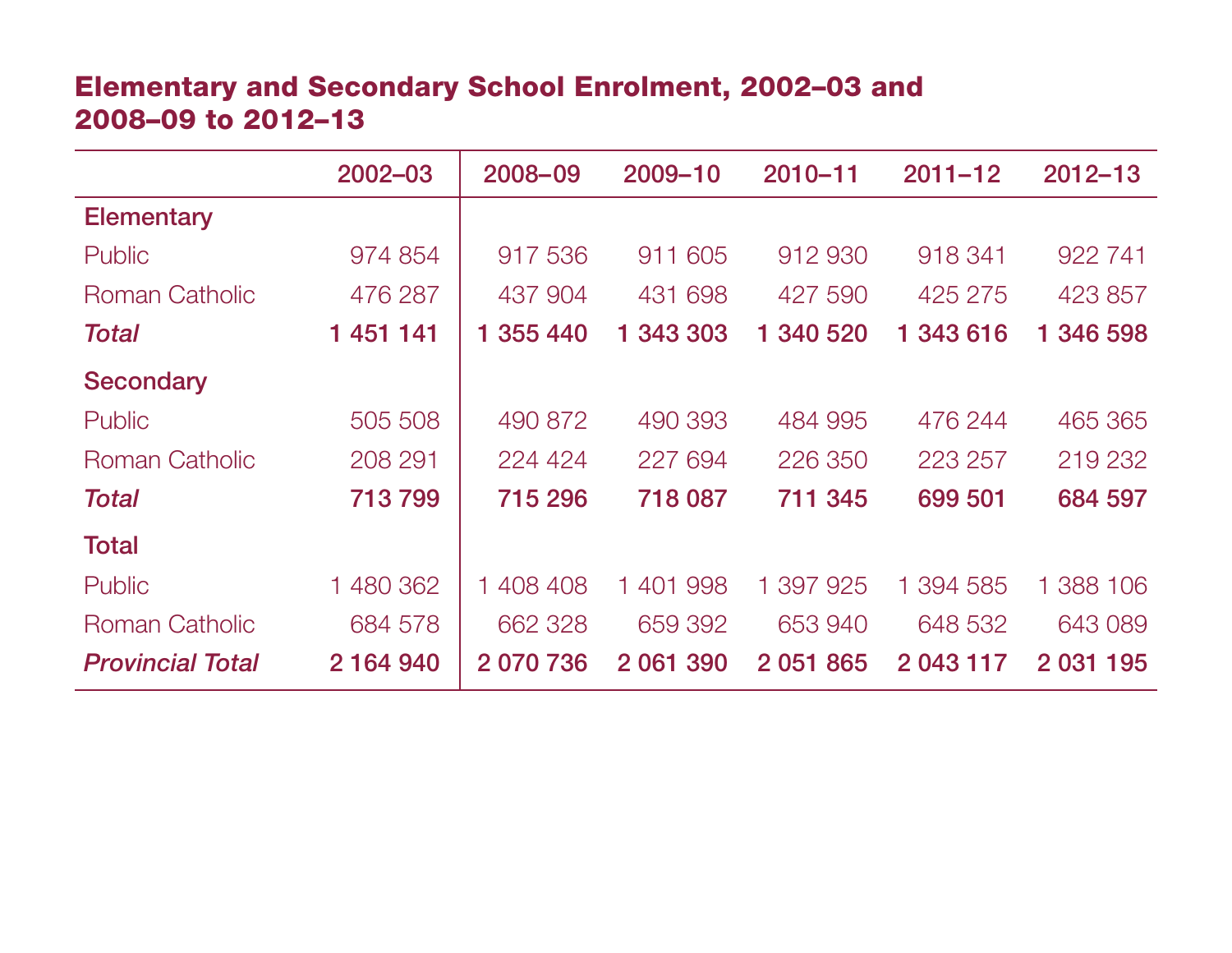# Enrolment in French-Language Schools, 2002–03 and 2008–09 to 2012–13

|              | 2002-03 | 2008-09 | 2009-10 | 2010-11 | $2011 - 12$ | $2012 - 13$ |
|--------------|---------|---------|---------|---------|-------------|-------------|
| Elementary   | 67445   | 67 182  | 68 015  | 69 942  | 71 913      | 74 216      |
| Secondary    | 24 906  | 24 648  | 24 961  | 24 907  | 24 7 6 7    | 24 481      |
| <b>Total</b> | 92 351  | 91 830  | 92 976  | 94 849  | 96 680      | 98 697      |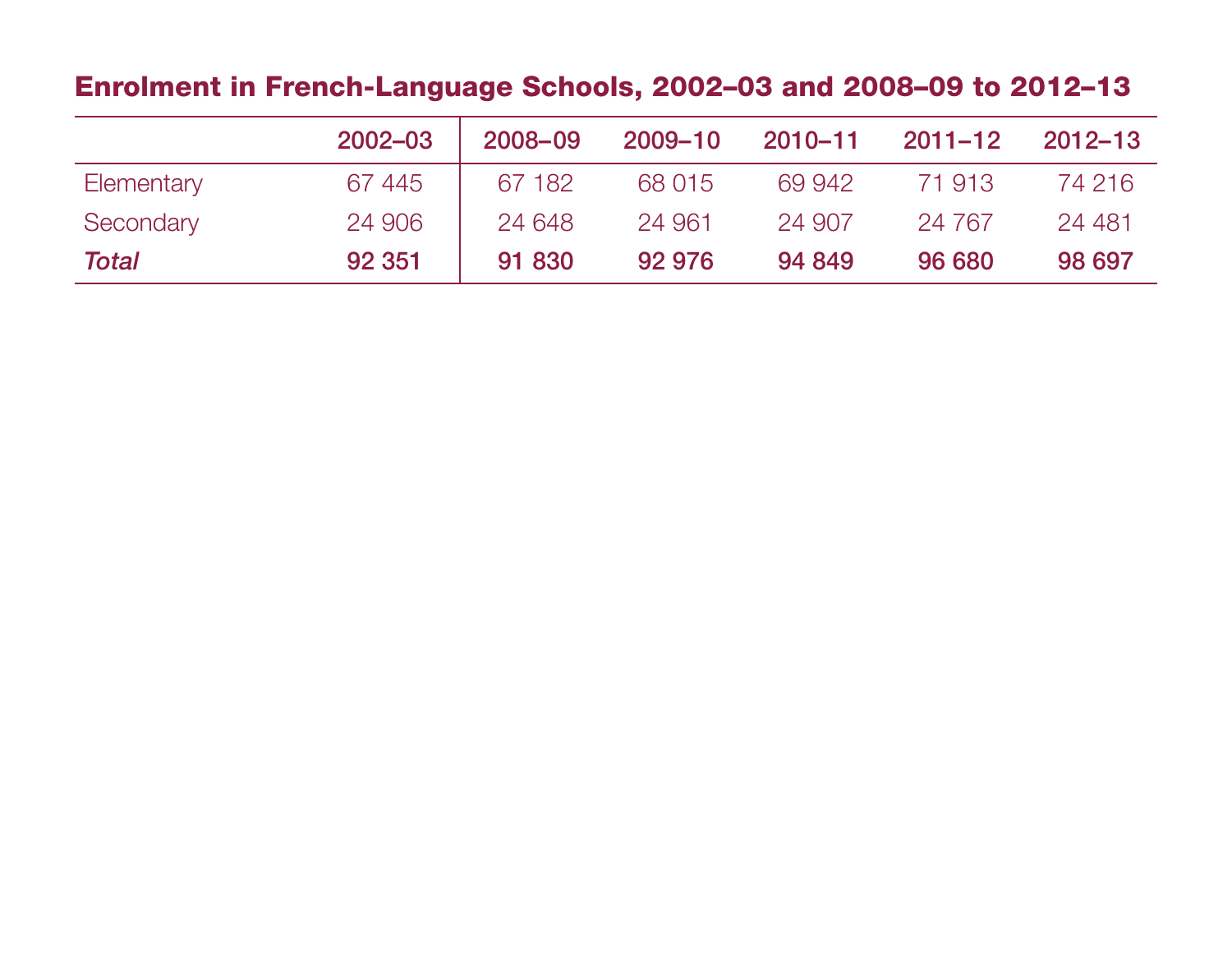# Enrolment in French as a Second Language, 2012–13

|                                 | <b>Core Program</b> | <b>Extended</b><br>Program | <b>Immersion</b><br>Program | <b>Total</b> |
|---------------------------------|---------------------|----------------------------|-----------------------------|--------------|
|                                 |                     |                            |                             |              |
| <b>Elementary</b>               |                     |                            |                             |              |
| Public                          | 422 187             | 7817                       | 118728                      | 548 732      |
| Roman Catholic                  | 218 597             | 14 660                     | 31 959                      | 265 216      |
| <b>Total</b>                    | 640 784             | 22 477                     | 150 687                     | 813948       |
| <b>Secondary</b>                |                     |                            |                             |              |
| <b>Public</b>                   | 83 942              | 6 6 3 6                    | 18 167                      | 108 745      |
| <b>Roman Catholic</b>           | 40 557              | 2917                       | 6 0 4 1                     | 49 515       |
| <b>Total</b>                    | 124 499             | 9 5 5 3                    | 24 208                      | 158 260      |
| <b>Elementary and Secondary</b> |                     |                            |                             |              |
| <b>Public</b>                   | 506 129             | 14 453                     | 136 895                     | 657 477      |
| <b>Roman Catholic</b>           | 259 154             | 17 577                     | 38 000                      | 314 731      |
| <b>Total</b>                    | 765 283             | 32 030                     | 174 895                     | 972 208      |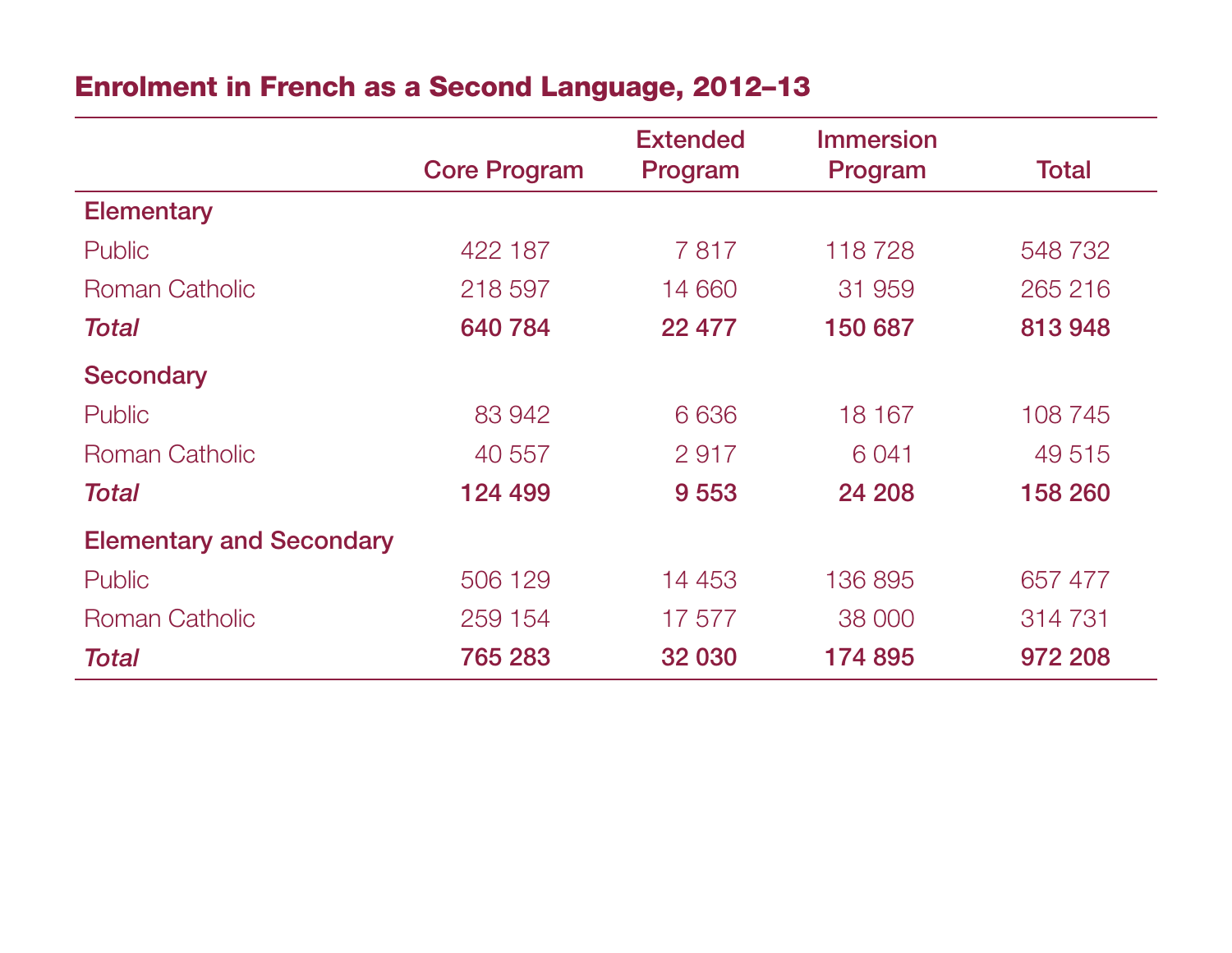#### Teachers, Administrators, and Early Childhood Educators in Schools – Full-Time Equivalent (FTE), 2012–13

|                                                               | Elementary | <b>Secondary</b> | <b>Total</b> |
|---------------------------------------------------------------|------------|------------------|--------------|
| Teachers, Administrators, and Early Childhood Educators (FTE) |            |                  |              |
| <b>Public School Boards</b>                                   |            |                  |              |
| Male                                                          | 11 244.42  | 13 456.58        | 24 701.00    |
| Female                                                        | 45 253.97  | 16 549.84        | 61 803.81    |
| <b>Total</b>                                                  | 56 498.39  | 30 006.42        | 86 504.81    |
| <b>Roman Catholic School Boards</b>                           |            |                  |              |
| Male                                                          | 4 4 8 8.20 | 6 509.47         | 10 997.67    |
| Female                                                        | 21 658.72  | 8 0 5 2 . 0 4    | 29 710.76    |
| <b>Total</b>                                                  | 26 146.92  | 14 561.51        | 40 708.43    |
| <b>Public and Roman Catholic School Boards</b>                |            |                  |              |
| <b>Total</b>                                                  | 82 645.31  | 44 567.93        | 127 213.24   |
| <b>Positions Held</b>                                         |            |                  |              |
| Principals and vice-principals                                | 5 222.94   | 2 105.97         | 7 328.91     |
| Percentage male                                               | 34.5%      | 51.2%            | 39.3%        |
| Percentage female                                             | 65.5%      | 48.8%            | 60.7%        |
| Department heads and classroom and other teachers             | 73 031.92  | 42 461.96        | 115 493.88   |
| Percentage male                                               | 19.0%      | 44.5%            | 28.4%        |
| Percentage female                                             | 81.0%      | 55.5%            | 71.6%        |
| Early childhood educators (ECEs)*                             | 4 390.45   |                  | 4 390.45     |
| Percentage male                                               | 1.7%       |                  | 1.7%         |
| Percentage female                                             | 98.3%      |                  | 98.3%        |

\* Early childhood educators were included in data collection for the first time in 2010–11, reflecting the first year of implementation of the Full Day Kindergarten (FDK) program, which was phased in over five years. The increase in the FTE for ECEs for 2012–13 reflects the increase in FDK enrolment in the third year of implementation, as more elementary schools adopted the program.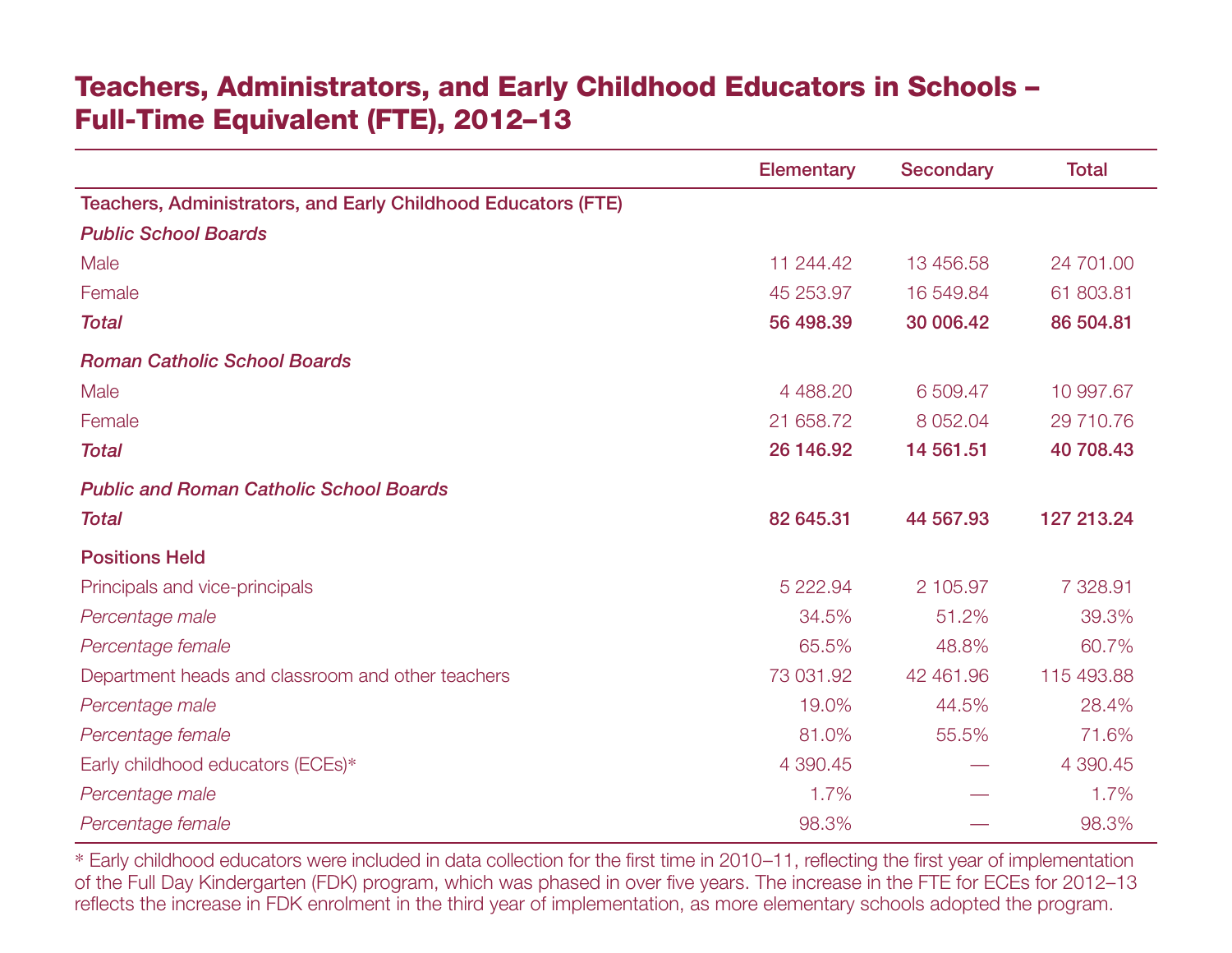# Teachers, Administrators, and Early Childhood Educators in Schools – Full-Time Equivalent (FTE), 2008–09 to 2012–13

|                                                      | $2008 - 09$ | $2009 - 10$ | $2010 - 11$ | $2011 - 12$ | $2012 - 13$ |
|------------------------------------------------------|-------------|-------------|-------------|-------------|-------------|
| <b>Positions Held - Elementary</b>                   |             |             |             |             |             |
| Principals and vice-principals                       | 5 340.09    | 5 323.16    | 5 315.39    | 5 305.52    | 5 222.94    |
| Percentage female                                    | 64.1%       | 64.6%       | 64.9%       | 65.0%       | 65.5%       |
| Percentage male                                      | 35.9%       | 35.4%       | 35.1%       | 35.0%       | 34.5%       |
| Department heads and<br>classroom and other teachers | 70 878.42   | 70 453.05   | 70 760.03   | 71 547.19   | 73 031.92   |
| Percentage female                                    | 80.8%       | 80.8%       | 81.0%       | 81.0%       | 81.0%       |
| Percentage male                                      | 19.2%       | 19.2%       | 19.0%       | 19.0%       | 19.0%       |
| Early childhood educators (ECEs)*                    |             |             | 1 435.00    | 2 005.90    | 4 390.45    |
| Percentage female                                    |             |             | 98.5%       | 98.2%       | 98.3%       |
| Percentage male                                      |             |             | 1.5%        | 1.8%        | 1.7%        |
| <b>Positions Held - Secondary</b>                    |             |             |             |             |             |
| Principals and vice-principals                       | 2 040.86    | 2 094.37    | 2 096.05    | 2 101.61    | 2 105.97    |
| Percentage female                                    | 48.3%       | 48.6%       | 48.5%       | 49.5%       | 48.8%       |
| Percentage male                                      | 51.7%       | 51.4%       | 51.5%       | 50.5%       | 51.2%       |
| Department heads and<br>classroom and other teachers | 43 993.50   | 43 933.52   | 43 681.04   | 43 480.56   | 42 461.96   |
| Percentage female                                    | 54.6%       | 54.9%       | 55.0%       | 55.3%       | 55.5%       |
| Percentage male                                      | 45.4%       | 45.1%       | 45.0%       | 44.7%       | 44.5%       |

\* Early childhood educators were included in data collection for the first time in 2010–11, reflecting the first year of implementation of the Full Day Kindergarten (FDK) program, which was phased in over five years. The increase in the FTE for ECEs for 2012–13 reflects the increase in FDK enrolment in the third year of implementation, as more elementary schools adopted the program.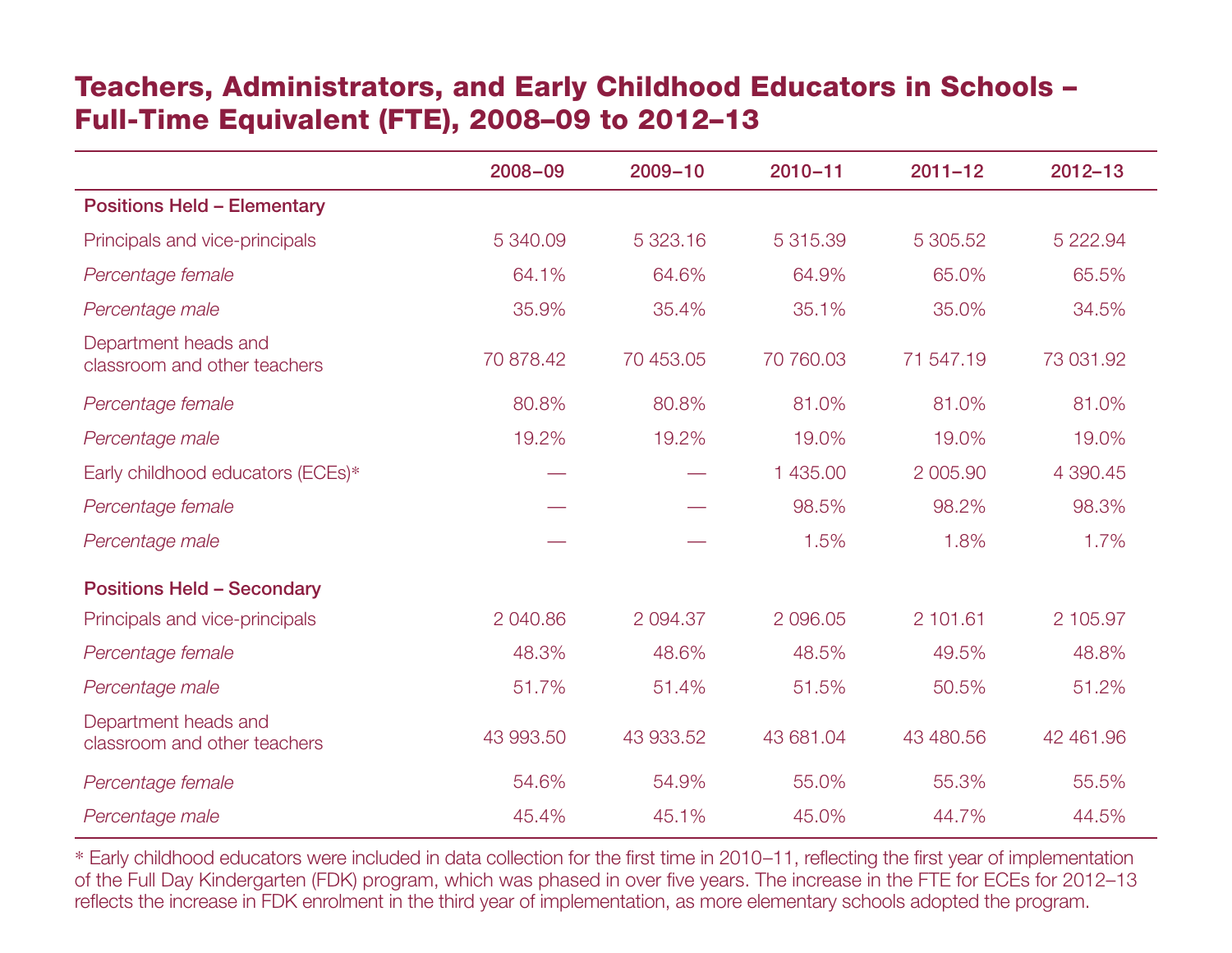#### Students 19 Years of Age and Older in Secondary Day Schools, 2002–03 and 2008–09 to 2012–13

|                        | 2002-03 | 2008-09 | $2009 - 10$ | $2010 - 11$ | $2011 - 12$ | $2012 - 13$ |
|------------------------|---------|---------|-------------|-------------|-------------|-------------|
| <b>Male</b>            |         |         |             |             |             |             |
| $19 - 21$              | 14 702  | 11810   | 12 3 62     | 12 392      | 11 862      | 10 986      |
| 22 and over            | 2 4 8 8 | 1883    | 2 5 3 3     | 2697        | 2691        | 2 6 6 7     |
| <b>Total</b>           | 17 190  | 13 693  | 14 895      | 15 089      | 14 553      | 13 653      |
| $\%$ *                 | 2.4%    | 1.9%    | 2.1%        | 2.1%        | 2.1%        | 2.0%        |
| <b>Female</b>          |         |         |             |             |             |             |
| $19 - 21$              | 9892    | 8 5 8 2 | 9 1 3 1     | 9 2 1 0     | 8 6 8 0     | 8 1 5 6     |
| 22 and over            | 5 0 4 9 | 3 2 9 5 | 3875        | 3849        | 4 1 9 1     | 4 203       |
| <b>Total</b>           | 14 941  | 11 877  | 13 006      | 13 059      | 12871       | 12 3 5 9    |
| $\%$ *                 | 2.1%    | 1.7%    | 1.8%        | 1.8%        | 1.8%        | 1.8%        |
| <b>Male and Female</b> |         |         |             |             |             |             |
| $19 - 21$              | 24 594  | 20 392  | 21 493      | 21 602      | 20 542      | 19 142      |
| 22 and over            | 7 5 3 7 | 5 1 7 8 | 6408        | 6546        | 6882        | 6870        |
| <b>Total</b>           | 32 131  | 25 570  | 27 901      | 28 148      | 27 4 24     | 26 012      |
| $\%$ *                 | 4.5%    | 3.6%    | 3.9%        | 4.0%        | 3.9%        | 3.8%        |

\* Percentages for years prior to 2008–09 are based on total secondary school enrolment, including enrolment in hospital programs and Provincial Schools. The percentages for 2008–09 to 2012–13 are based on total secondary school enrolment, *excluding* enrolment in hospital programs and Provincial Schools.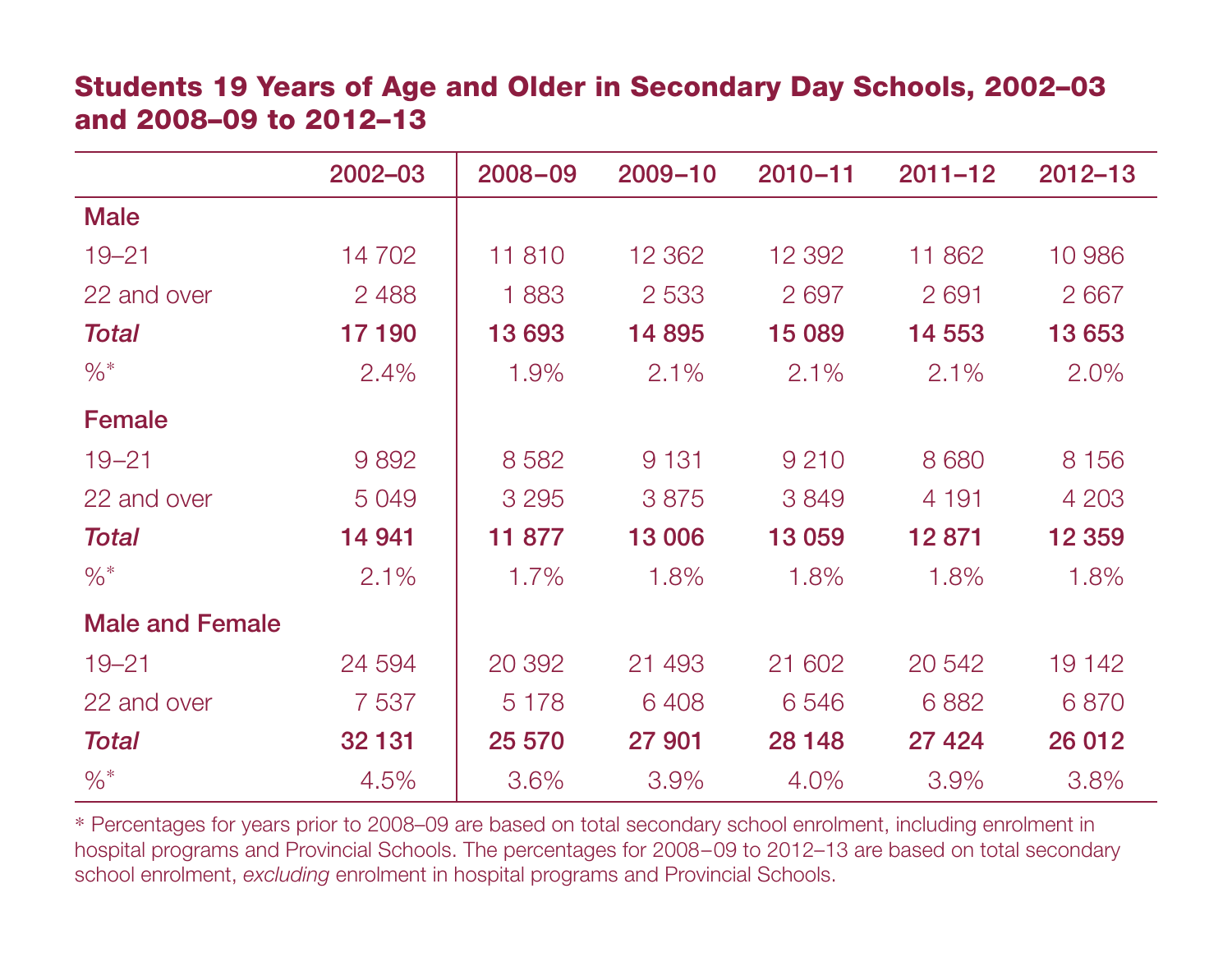#### Continuing Education Course Enrolment, 2011–12\*

|                                                   | <b>English</b> | <b>French</b> | <b>Total</b> |
|---------------------------------------------------|----------------|---------------|--------------|
| Secondary school credit                           | 295 747        | 1468          | 297 215      |
| Correspondence or self-study                      | 42 643         | 3461          | 46 104       |
| Adult basic literacy and numeracy                 | 12875          | 999           | 13874        |
| English or French as a second language for adults | 148 175        | 3 3 0 5       | 151 480      |
| Native as a second language for adults            | 104            |               | 104          |
| Citizenship and official national languages       | 2 3 6 1        |               | 2 3 6 1      |
| Non-credit/general interest                       | 20 653         |               | 20 653       |
| <b>Total</b>                                      | 522 558        | 9 2 3 3       | 531 791      |

\* Continuing education information is reported to the ministry after the completion of the school year (e.g., 2011–12 data is reported in 2012–13). The reporting year runs from September 1 to August 31, and data includes summer enrolments.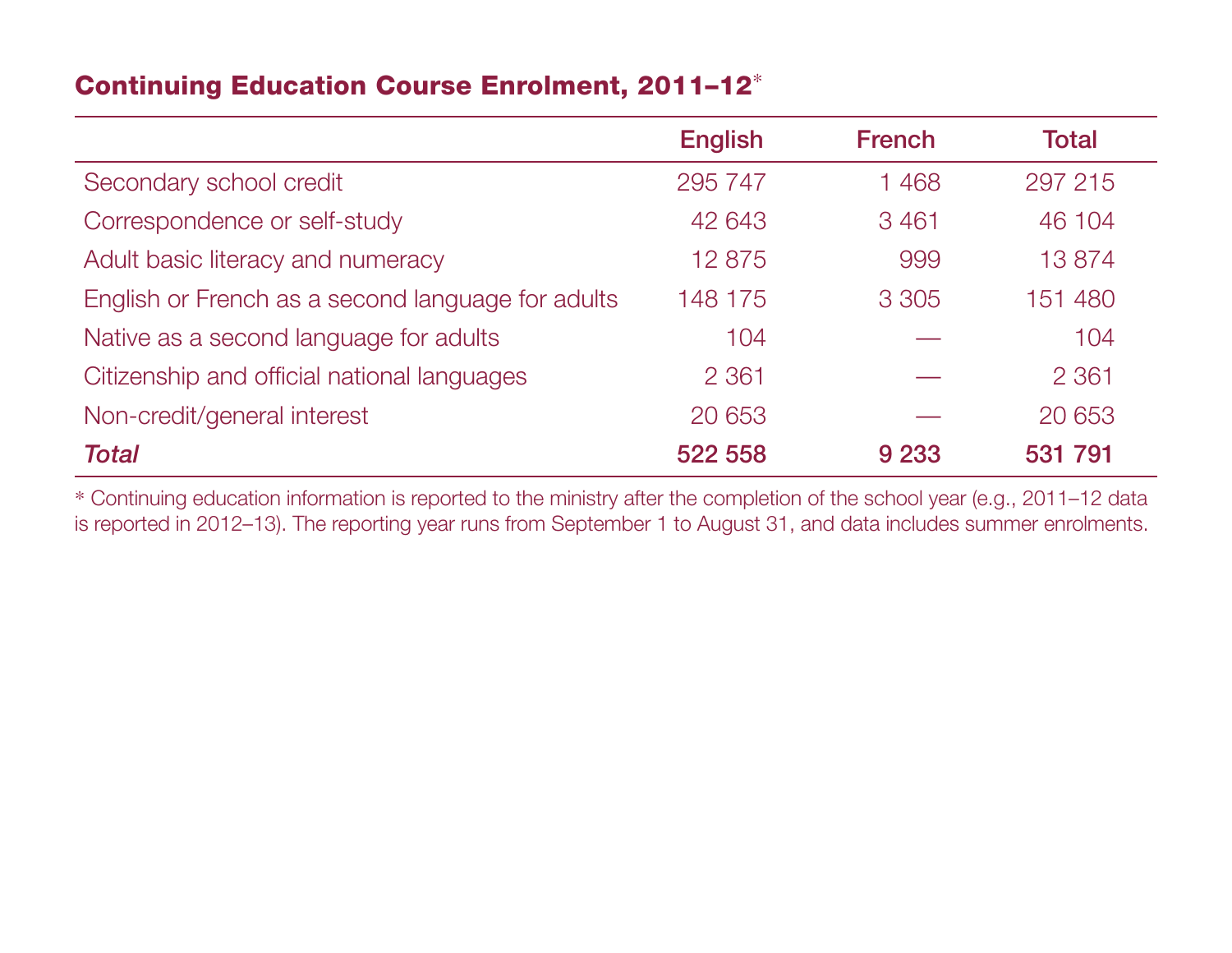#### Continuing Education Course Enrolment, 2007–08 to 2011–12\*

|                                                      | $2007 - 08$ | $2008 - 09$ | $2009 - 10$ | $2010 - 11$ | $2011 - 12$ |
|------------------------------------------------------|-------------|-------------|-------------|-------------|-------------|
| Secondary school credit                              | 267 519     | 259 783     | 234 985     | 351 293     | 297 215     |
| Correspondence or self-study                         | 33 2 84     | 35 246      | 36 699      | 43 300      | 46 104      |
| Adult basic literacy and<br>numeracy                 | 18763       | 12 135      | 28 647      | 15813       | 13874       |
| English or French as a second<br>language for adults | 154 037     | 146 652     | 127 799     | 163 603     | 151 480     |
| Native as a second language<br>for adults            | 90          | 42          | 106         | 97          | 104         |
| Citizenship and official national<br>languages       | 4598        | 2 7 5 1     | 3 4 0 1     | 2 3 1 6     | 2 3 6 1     |
| Non-credit/general interest                          | 38 401      | 30 180      | 18 605      | 24 745      | 20 653      |
| <b>Total</b>                                         | 516 692     | 486789      | 450 242     | 601 167     | 531 791     |

\* Continuing education information is reported to the ministry after the completion of the school year (e.g., 2011–12 data is reported in 2012–13). The reporting year runs from September 1 to August 31, and data includes summer enrolments.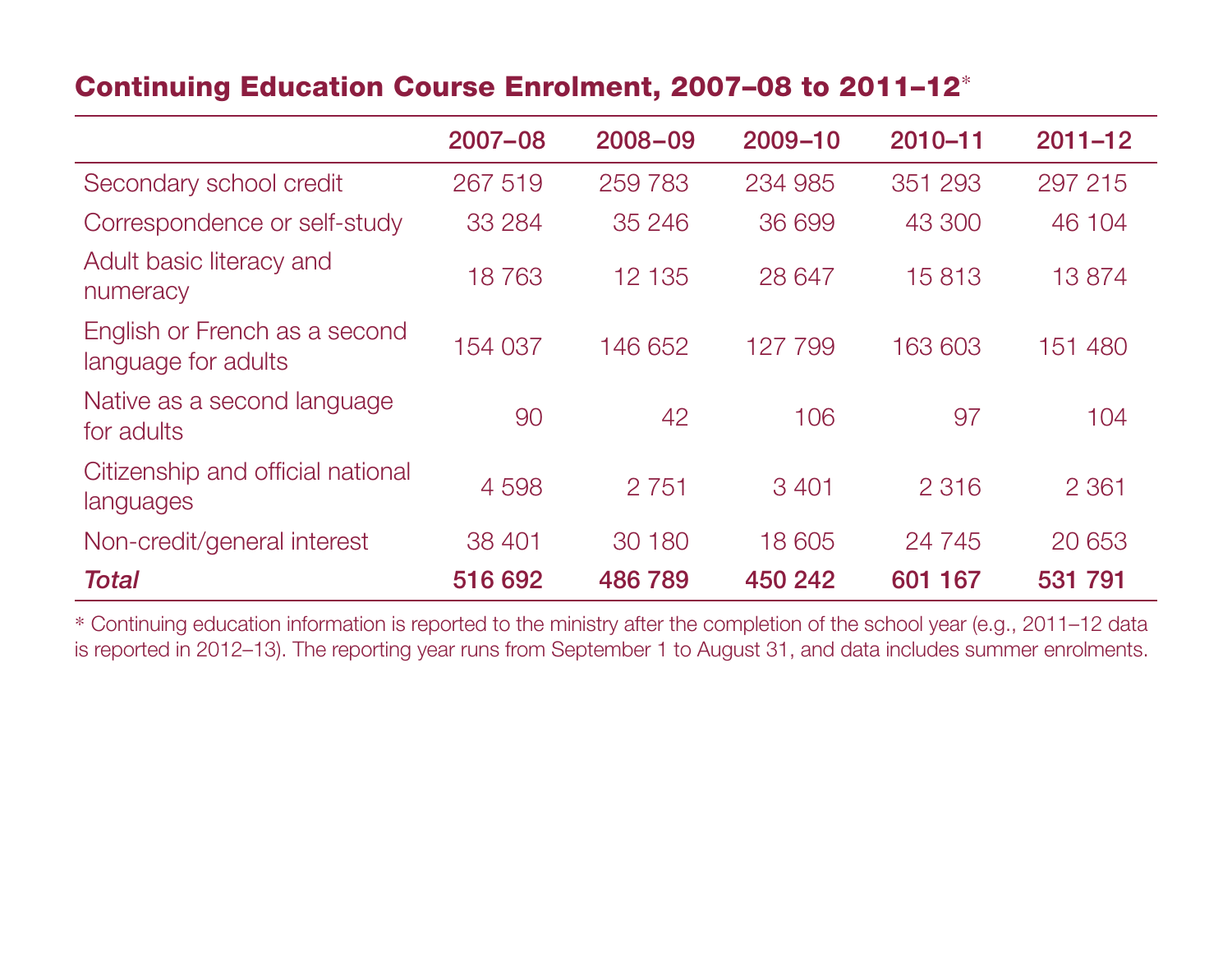#### Number of Private Schools, 2001–02 and 2007–08 to 2011–12\*

|                      | $2001 - 02$ | $2007 - 08$ | $2008 - 09$ | $2009 - 10$ | $2010 - 11$ | $2011 - 12$ |
|----------------------|-------------|-------------|-------------|-------------|-------------|-------------|
| Elementary           | 466         | 467         | 473         | 486         | 460         | 485         |
| Secondary            | 87          | 163         | 173         | 179         | 172         | 186         |
| Combined**           | 213         | 206         | 212         | 212         | 216         | 219         |
| <b>Total</b>         | 766         | 836         | 858         | 877         | 848         | 890         |
| Included above:      |             |             |             |             |             |             |
| <b>First Nations</b> | 27          | 33          | 34          | 26          | 26          | 30          |
| Overseas             | 13          | 17          | 17          | 19          | 18          | 19          |

\* Private school information for 2012–13 was not available at time of publishing. Data includes First Nations and overseas secondary and combined schools. First Nations and overseas schools at the elementary level do not report to the ministry.

\*\* "Combined schools" offer both elementary and secondary education.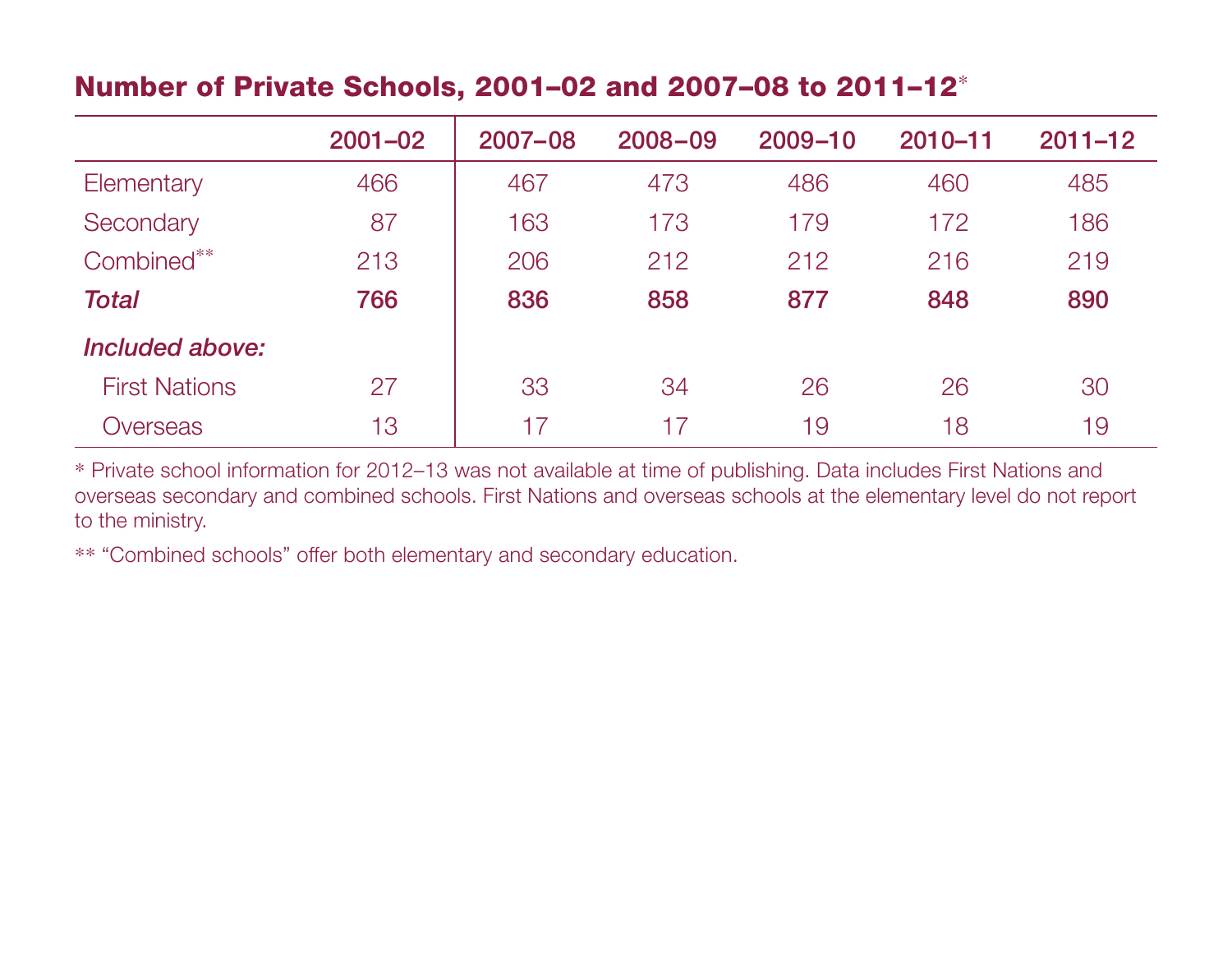#### Private School Enrolment, 2001–02 and 2007–08 to 2011–12\*

|                        | $2001 - 02$ | 2007-08 | $2008 - 09$ | $2009 - 10$ | $2010 - 11$ | $2011 - 12$ |
|------------------------|-------------|---------|-------------|-------------|-------------|-------------|
| <b>Male</b>            |             |         |             |             |             |             |
| Elementary             | 26 7 26     | 26 411  | 26 680      | 26 235      | 24 828      | 25 4 26     |
| Secondary              | 6 6 2 6     | 10 319  | 11 0 26     | 9529        | 9 3 4 2     | 10 037      |
| Combined**             | 25 091      | 23 3 22 | 23 2 29     | 22 629      | 23 501      | 23 894      |
| Total                  | 58 4 43     | 60 052  | 60 935      | 58 393      | 57 671      | 59 357      |
| <b>Female</b>          |             |         |             |             |             |             |
| Elementary             | 25 192      | 25 2 83 | 25 5 6 6    | 24 7 12     | 23 260      | 23 674      |
| Secondary              | 6 2 1 1     | 9 4 8 0 | 10 169      | 8 4 6 5     | 8414        | 8 8 0 3     |
| Combined**             | 22 807      | 22 659  | 22 475      | 21 146      | 22 140      | 22 704      |
| Total                  | 54 210      | 57 422  | 58 210      | 54 323      | 53 814      | 55 181      |
| <b>Male and Female</b> |             |         |             |             |             |             |
| Elementary             | 51 918      | 51 694  | 52 246      | 50 947      | 48 088      | 49 100      |
| Secondary              | 12 837      | 19799   | 21 195      | 17 994      | 17 756      | 18 840      |
| Combined**             | 47 898      | 45 981  | 45 704      | 43 7 7 5    | 45 641      | 46 598      |
| <b>Total</b>           | 112 653     | 117474  | 119 145     | 112716      | 111 485     | 114 538     |

\* Private school information for 2012–13 was not available at time of publishing. Data includes First Nations and overseas secondary and combined schools. First Nations and overseas schools at the elementary level do not report to the ministry.

\*\* "Combined schools" offer both elementary and secondary education.